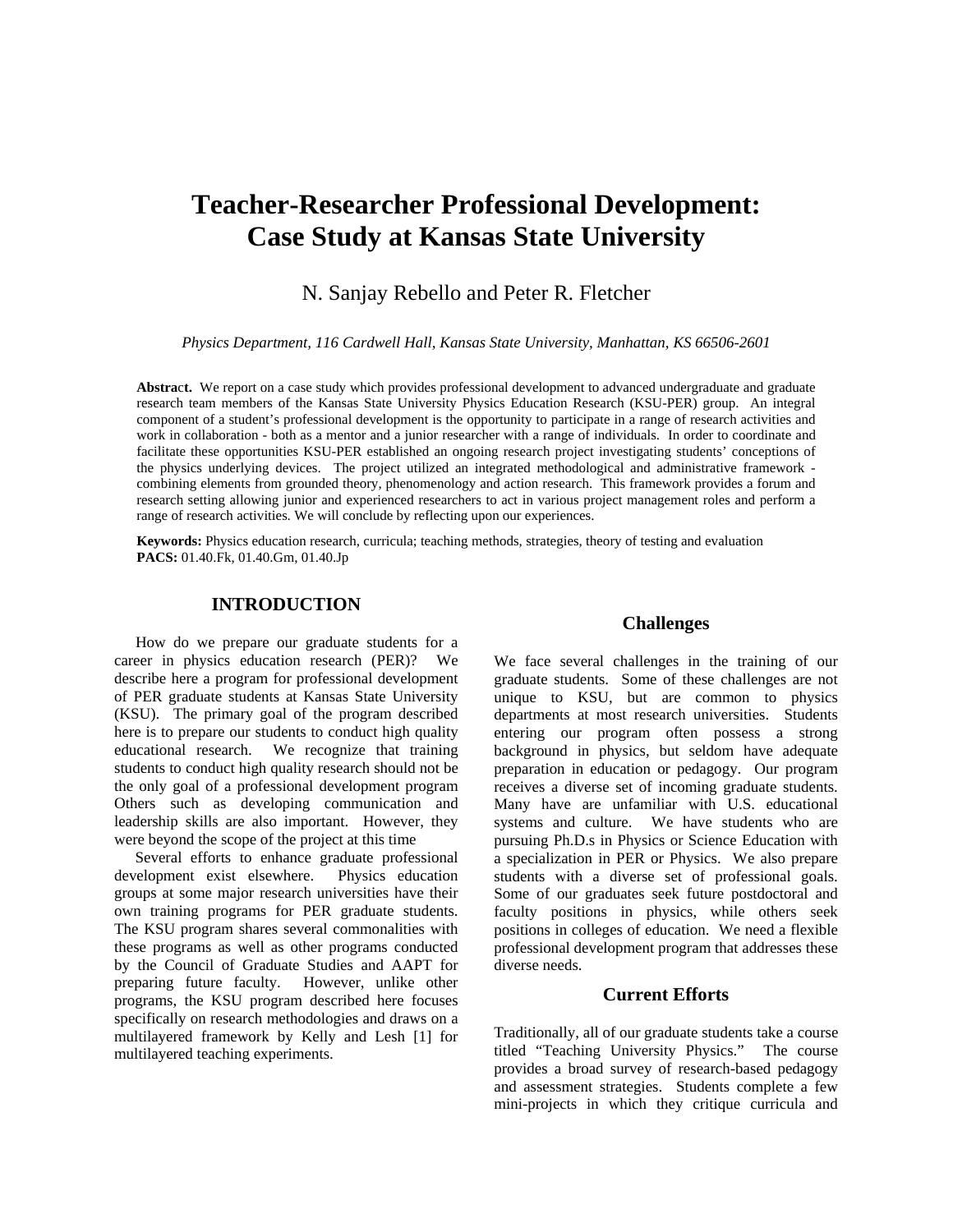instructional strategies from a PER perspective and a capstone project in which they apply their knowledge of PER to create a teaching module or complete a short research project.

In addition to the above course students are required to complete several courses offered in the College of Education. These include research methods, statistics, curricular design, history and philosophy of science education and constructivism in science education.

Finally, students attend a weekly PER seminar throughout their stay at KSU. The seminar includes discussions of the latest publications in the field and presentations of research progress by other graduate students in the group. The seminar provides a context in which students can learn about and critique each others' research and discuss larger issues in the field.

#### **Need for a New Approach**

In spite of the above opportunities, we have found over the years that most of our graduate students have an uphill task in gaining the most benefit from their professional development. They eventually do so through a variety of other activities such as participating in conferences. However, students often have difficulties in applying the principles learned in science and physics education courses to their own research projects. The knowledge learned in these courses is not adequately contextualized; partly because the courses are taken too early in their career to be relevant to their Ph.D. research. It could also be because of the way in which the courses are taught or the content of the courses. In either case, since we did not have control over these courses, we needed a new approach to prepare students to meet their professional challenges as they embark into the future.

#### **A NEW PROGRAM**

#### **First Implementation**

The weekly one-hour long PER seminar at KSU provided an existing context within which to implement the professional development program for our graduate students in Fall 2004. The seminar consisted of a weekly meeting – each corresponding to various types of qualitative research methodologies such as Grounded Theory, [2] Phenomenology [3] and<br>Action Research. [4] Grounded Theory – a Grounded Theory –  $a$ hypothesis-free approach to data collection and fact finding typically forms the first stage of research projects at KSU. Phenomenology – a study of the variations of student behavior and explanations is typically the next stage. Finally action research which

is based on implementing and studying change in existing courses forms the third stage. The focus on these qualitative methods was dictated primarily by the projects currently underway at KSU. However, we believe that a program that focuses primarily on quantitative research methods could also be similarly developed. Many of the features of these qualitative methods are applicable in quantitative research as well. For instance, almost all research studies – quantitative or qualitative begin with a fact finding phase, which is akin to grounded theory. Similarly, almost all research – qualitative or quantitative looks for patterns in the data before drawing conclusions, which is akin to the study of variations in the phenomenographic approach.

Because the focus was on qualitative methods, we spent three hours on interviewing techniques. In each session, students were assigned readings prior to the seminar. When they came to the seminar they discussed how each of the three aforementioned methods was useful to their own research. A total of seven graduate students at different stages of completion and one senior undergraduate participated in the seminar.

The seminar, which was led by the authors of this article, was useful in providing an overview of the methods to our students. It reminded students of some of the ideas that they had already visited in previous courses. They learned about the model of dynamic transfer of learning [5] that guides much of the ongoing research by the KSU group. They also learned about interview questioning strategies.

However, on observing students in the discussions during the seminar we found that they often could not see the subtleties present in the methodologies and raised questions that focused on strict recipe-like application of each technique such as "How are the steps for grounded theory different from phenomenography?" Another barrier that our students faced was an almost exclusive focus on the physics content knowledge while designing questions or coding interview responses. This focus was often at the expense of overlooking other interesting information that could be elicited, such as student interest and motivation levels. We concluded that students had these difficulties because our delivery methods were too traditional. It was analogous to lecturing students about constructivism! Students had difficulty in internalizing and applying the new ideas they had been exposed to.

#### **Framework**

The framework by Lesh and Kelly [1] for multilayered teaching experiments provided us with guidance on planning the next implementation. In the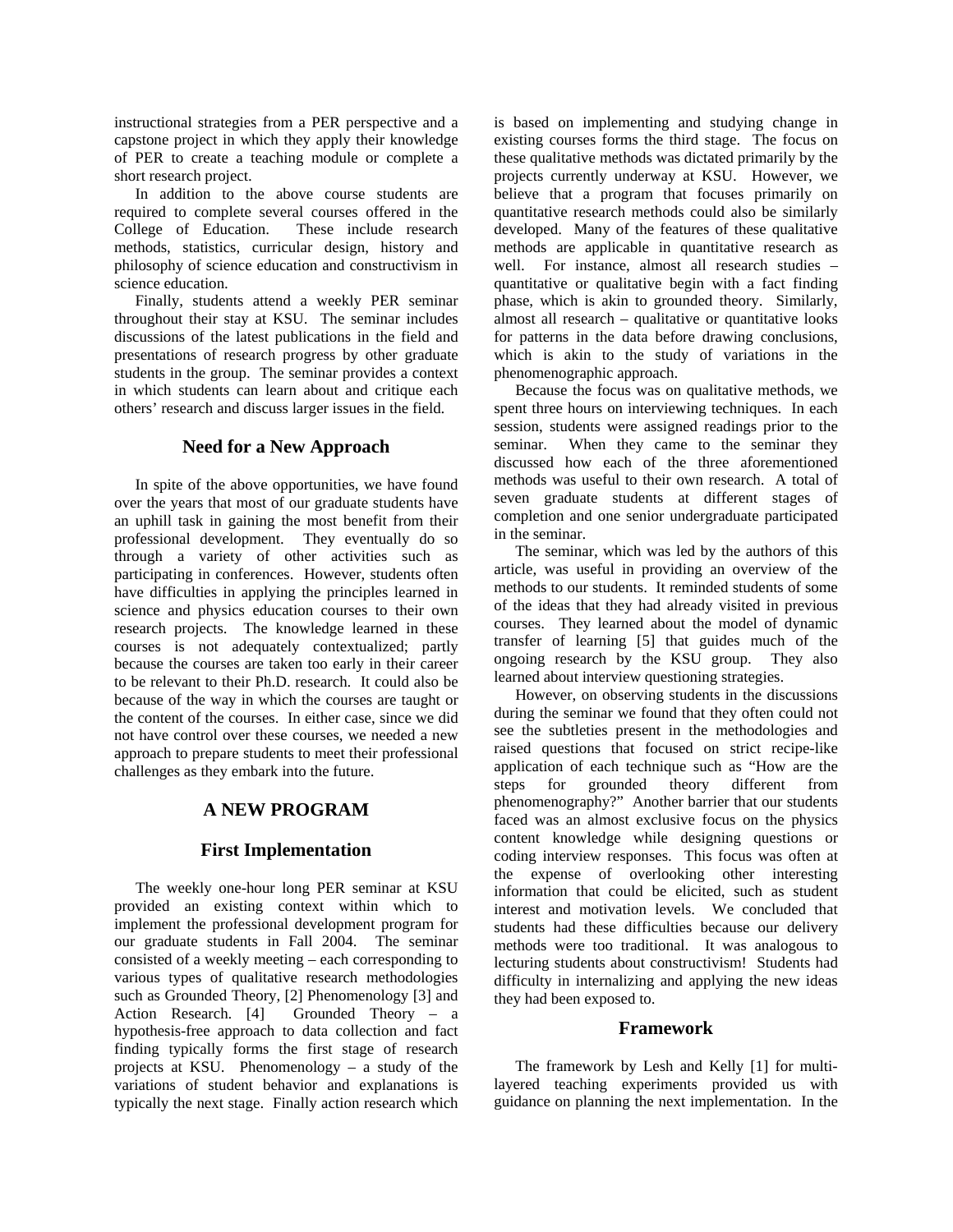framework researchers, teachers and students go through successive and intertwined modeling cycles. The framework provides an iterative process which interconnects the development of students' conceptual models with the models of learning constructed by the teacher and in turn with the model of teaching constructed by the researcher. In our case, although our audience did not include practicing teachers per se, most of our graduate students had experience as teaching assistants and presumably this experience would contribute to their professional development as researchers. However, most of this TA experience was unsupervised, so it might have also posed a barrier to our goals.

The three-tiered framework also helped us realize that to ensure the professional development of our researchers we must involved them in a 'real' research project where they would interact with real students. One option was for each graduate student to connect this paradigm to their ongoing project. However, this was not a viable option because students were at various stages in their respective projects. Also, the students typically worked individually on their research project – yet another drawback in our current program. So, we would need an entirely new project which would provide a common context in which they could all participate and share what they had learned with each other.

# **Second Implementation**

We decided to put together a training program in which all students would work from start to finish on a single research project. This experience, we believed, would help students contextualize their knowledge of various research methodologies, increase their theoretical sensitivity and provide them with a reference forum within which they can reflect upon their own research project. This implementation began in the second half of Spring 2005 and continued through the first half of summer.

Educational research in general: At the first meeting we asked the graduate students a very broad question: "How do you do educational research?" The question was deliberately broad to ensure that a wide spectrum of ideas would be generated. The ensuing discussion focused on clarifying questions from the students: "Doesn't it depend upon the content area?... the problem?" It was clear to us that students had yet to see the big picture and were focusing on the details. Therefore, we decided to provide scaffolding that would facilitate construction of students' ideas. Students were asked to design a research project that investigated student understanding of everyday electrical devices.

Generating themes, topics and questions: During the first week students were asked to think individually and generate lists of ideas that they would explore within the realm of everyday electrical devices. Particularly, they were asked to generate a list of themes, topics and possible questions that they would ask interview participants. We believed that the topic of everyday electrical devices was an appropriate one for the following reasons. First, it was well aligned with the ongoing research focus at the KSU group – investigations of student understanding of principles underlying everyday objects. Second, it provided a context that was anchored in physics, but still connected with other social and cultural aspects of life which afforded student the opportunity to explore these aspects. Students were deliberately asked to "think broadly" and "cast a wide net." This was done without pointing out to the students that in fact they were applying the grounded theory approach.

Narrowing the focus: When students met during the second week, they shared their ideas in a large group and collapsed the themes, topics and possible questions into a combined list. Because this combined list was generated by contributions from different individuals, the ideas generated were rather diverse. For the first time, students had begun thinking past the issues pertaining to the physics of the device and generated ideas that also addressed the societal and cultural aspects.

Designing and conducting interview: For the next two weeks, students first constructed their own set of interview questions. In keeping with the grounded approach, the questions did not focus on a single electrical device, rather they were designed to help the interviewers identify a set of everyday electrical devices that would serve as the focus of the project. They then formed pairs and interviewed undergraduate participants who were currently enrolled in algebrabased introductory physics. During each interview, one student in each pair interviewed the undergraduate and the other student observed the process and took field notes. They then switched roles. At the end of this period all students met together and critiqued their partner's interview in presence of the larger group. It is important to point out that only a preliminary identification of devices was completed in the interview. Exploration of a specific device was left to future research projects.

Transcript preparation and analysis: Concurrently with the aforementioned step of designing, conducting and critiquing interviews, students also transcribed their respective interviews and tabulated their transcript which included a personal log, an analytical log and coding. Students coded and critiqued each others' transcripts.